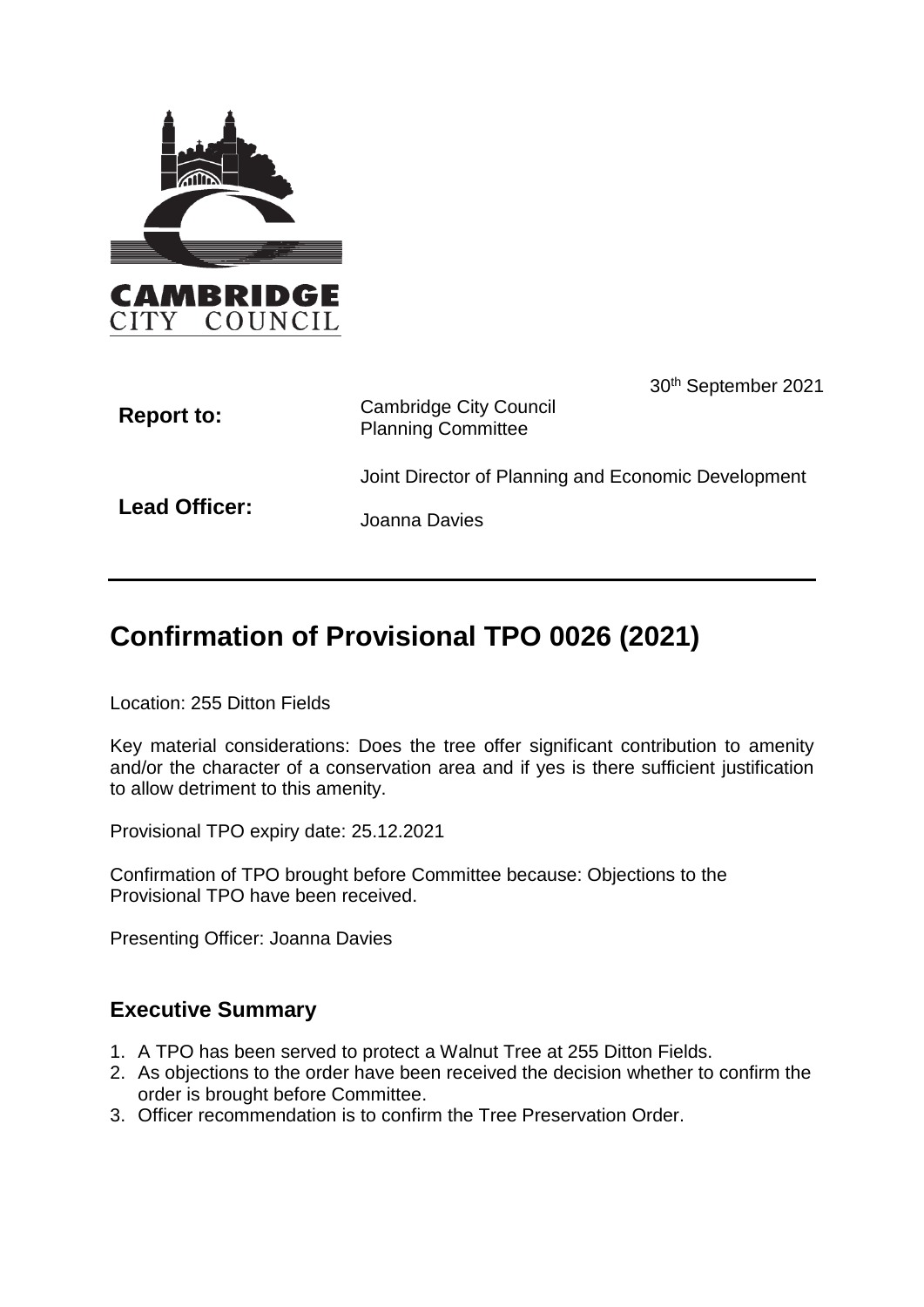# **Relevant planning history**

4. A new TPO was requested by a resident following concerns that proposed works by a neighbouring property would be detrimental to the tree in the rear garden 33 Wadloes Road. Following officer assessment, it was considered expedient to make provision for the protection of two Walnut trees. One in 255 Ditton Fields and one in 33 Wadloes Road.

# **Legislation and Policy**

5. If it appears to a local planning authority that it is expedient in the interests of amenity to make provision for the preservation of trees or woodlands in their area, they may for that purpose make trees, groups of trees or woodlands the subject of a TPO

> Expedience - If there is a risk of trees being cut down or pruned in ways which would have a significant impact on their contribution to amenity it may be expedient to serve a Tree Preservation Order. In some cases, the Local Planning Authority may believe trees to be at risk generally from development pressure and therefore consider it expedient to protect trees without known, immediate threat. Where trees are clearly in good arboricultural management it may not be considered appropriate or necessary to serve a TPO.

> Amenity - While amenity is not defined in the Town and Country Planning Act, government guidance advises authorities develop ways of assessing the amenity value of trees in a structured and consistent way. Cambridge City Council Citywide Tree Strategy 2016 – 2026 sets out the criteria for assessing amenity in Policy P2 and considers visual, wider impact, atmospheric, climate change, biodiversity, historic/cultural and botanical benefits when assessing the amenity value of trees.

> Suitability - The impact of trees on their local surroundings should also be assessed, taking into account how suitable they are to their particular setting, the presence of other trees in the vicinity and the significance of any detrimental impact trees may have on their immediate surroundings.

### **Consultation**

6. A TPO must be served on anyone who has an interest in land affected by the TPO. This includes neighbours, who may have a common law right to prune overhanging branches back to the boundary.

### **Representations from members of the public**

- 7. Representations have been received from 255 and 253 Ditton Fields.
- 8. The representations can be summarised as follows: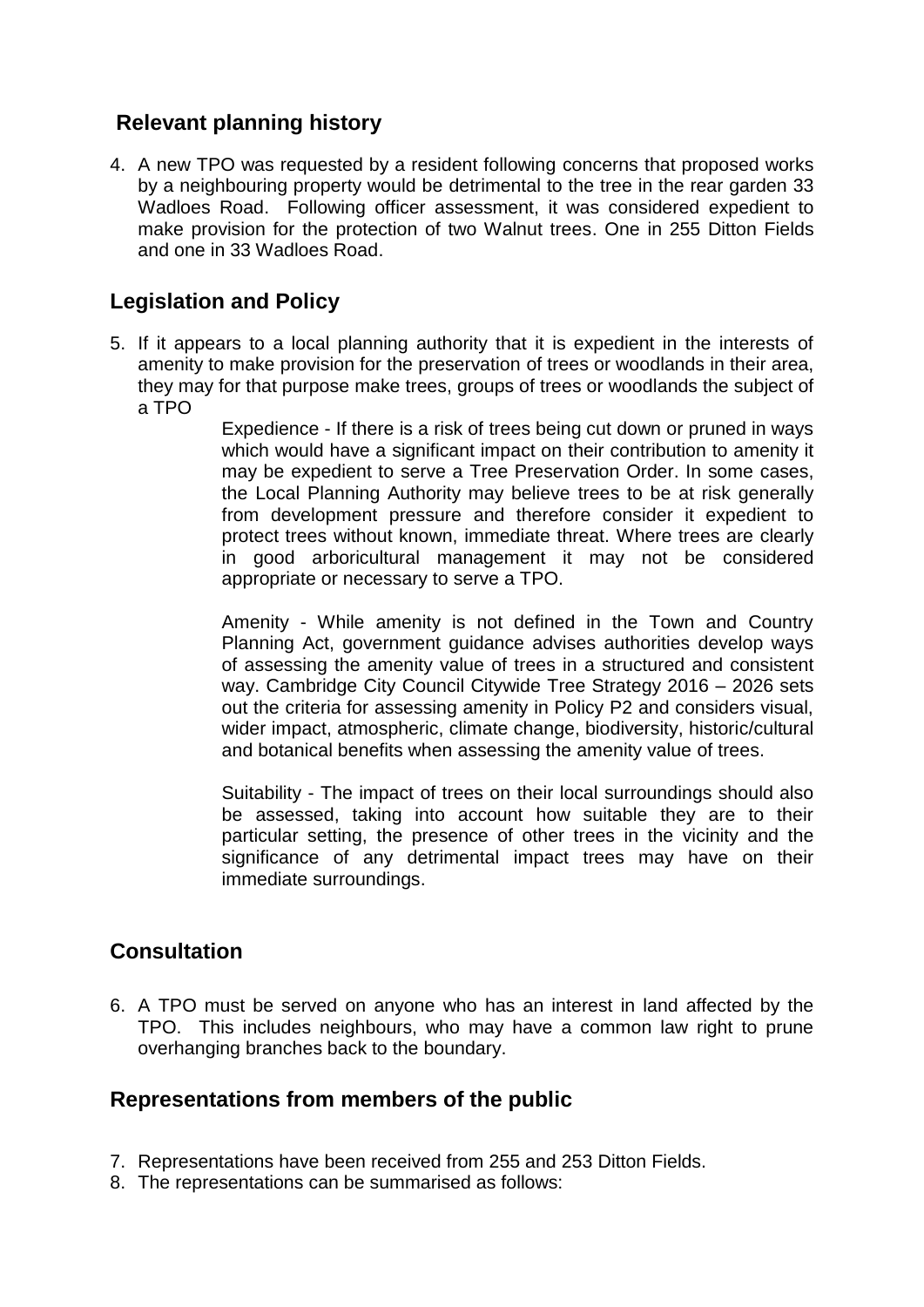- The tree is 9m from the house and could therefore pose a risk to the property.
- It has a drain on water restricting growth on anything but moss.
- It blocks light and is never managed.

### **The Tree**

9. The Walnut at 255 Ditton Fields is a healthy mature specimen located in the back garden, close to the rear boundary.

### **Officer Assessment**

#### **Expedience**

10.Concern was raised that two Walnuts may be heavily pruned by a neighbour leading to their decline or detrimental impact to their appearance.

#### **Amenity**

11.The tree's public visual amenity contribution is significant being seen over the roofs of houses and through gaps between houses. It also contributes significantly to the general greening of the area, and its enjoyment by the public, biodiversity, climate change mitigation and pollution mitigation.

#### **Suitabilty to site**

12.No evidence has been presented to suggest that the tree is at risk of part or whole failure or that its retention is causing damage to adjacent properties.

#### **Response to objections**

- 13.The potential for trees to cause indirect damage to properties is not disputed. However, there are many instances of this risk anywhere buildings are located close to trees and the removal of trees to remove this potential risk would devastate the city's tree population. Should the tree be implicated in future damage to adjacent properties necessary works would not be prohibited by the TPO.
- 14.Trees do require a large amount of water and often can have a detrimental impact on other vegetation. However, this would not be considered a sufficient reason not to protect a valuable tree from unjustified and harmful tree works.
- 15.The TPO is not intended to stop tree works that are proposed for sound arboricultural or practical reasons and considered remedial work would improve light to surrounding properties without harm to the tree's health or amenity value.